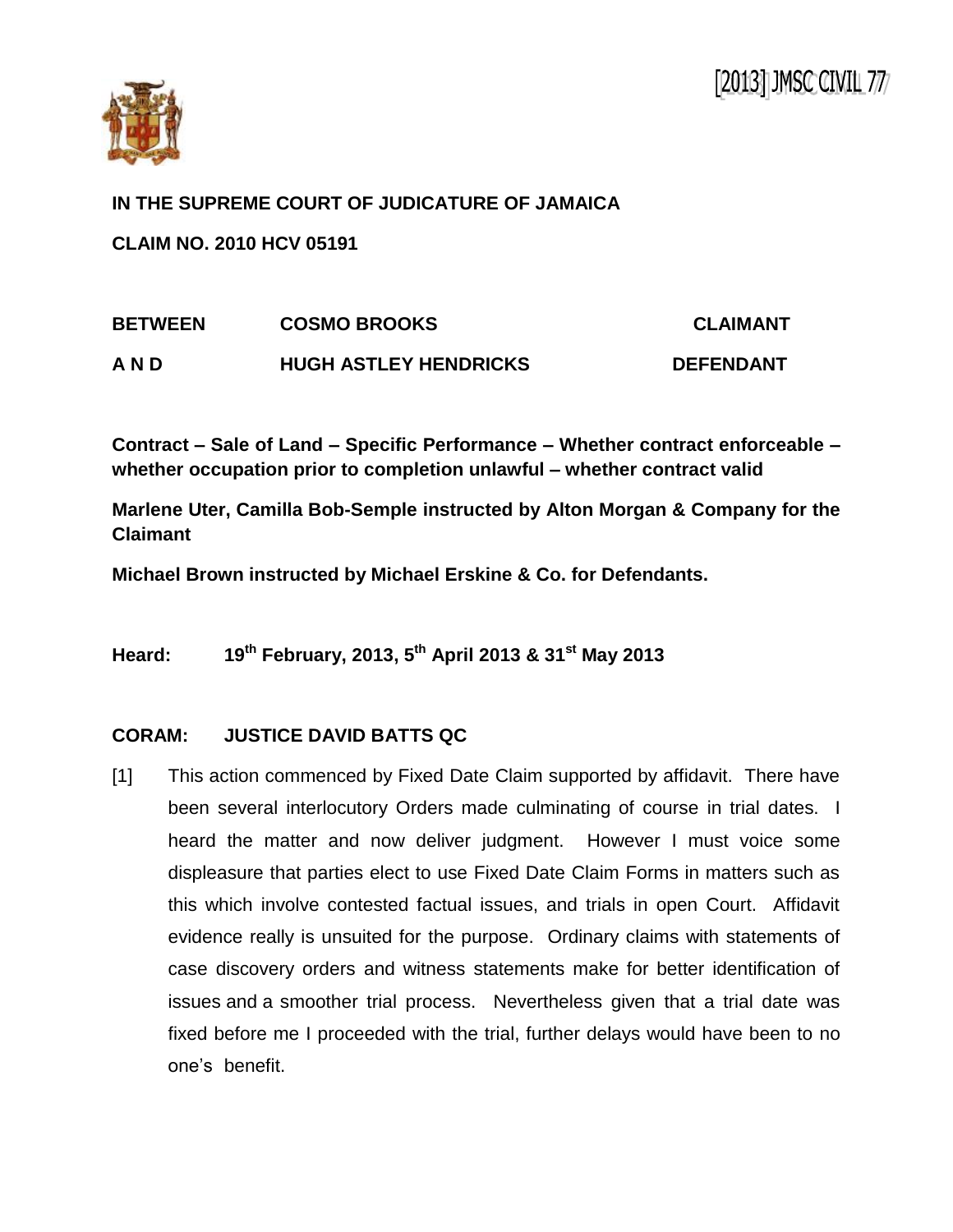- [2] By an Amended Fixed Date Claim Form filed on the  $11<sup>th</sup>$  May 2011 the Claimant sought the following remedies:
	- i) A declaration that all the receipts for deposit and further payments made by the Claimant to the Defendant and the unsigned Agreements for sale presented to the Defendant by the Claimant taken together, constitute one Agreement for the sale by the Defendant to the Claimant of one ac re of land, part of Cairo in the parish of Westmoreland recorded in the Island Record Office at Liber New Series 615 Folio 381.
	- ii) Specific Performance of the Agreement for the sale of the said land described herein.
	- iii) Vacant possession and the removal of all tenants currently on the said land.
	- iv) Rents collected from the tenants, and not accounted for after the  $4<sup>th</sup>$ day of December 2004.
	- v) Damages for breach of statutory duty to deliver registered Title pursuant to section 49 of the Registration of Titles Act.
	- vi) Damages for breach of contract
	- vii) Attorneys costs and,
	- viii) Such further and/or other relief as this Honourable Court may deem just.
- 3. An acknowledgement of service was entered by the Defendant on the  $7<sup>th</sup>$  April 2011. A document entitled "Counterclaim" was filed by the Defendant on the  $7<sup>th</sup>$ April, 2011, in that document the Defendant alleges:
	- i) The Defendant is the beneficial owner in possession of land at Cairo in the parish of Westmoreland herein, subject of the suit herein.
	- ii) The Claimant have (sic) since December 2010 trespassed on the said land and fenced a section of the said land, placed a container thereon and is building a concrete wall around a section of the said land.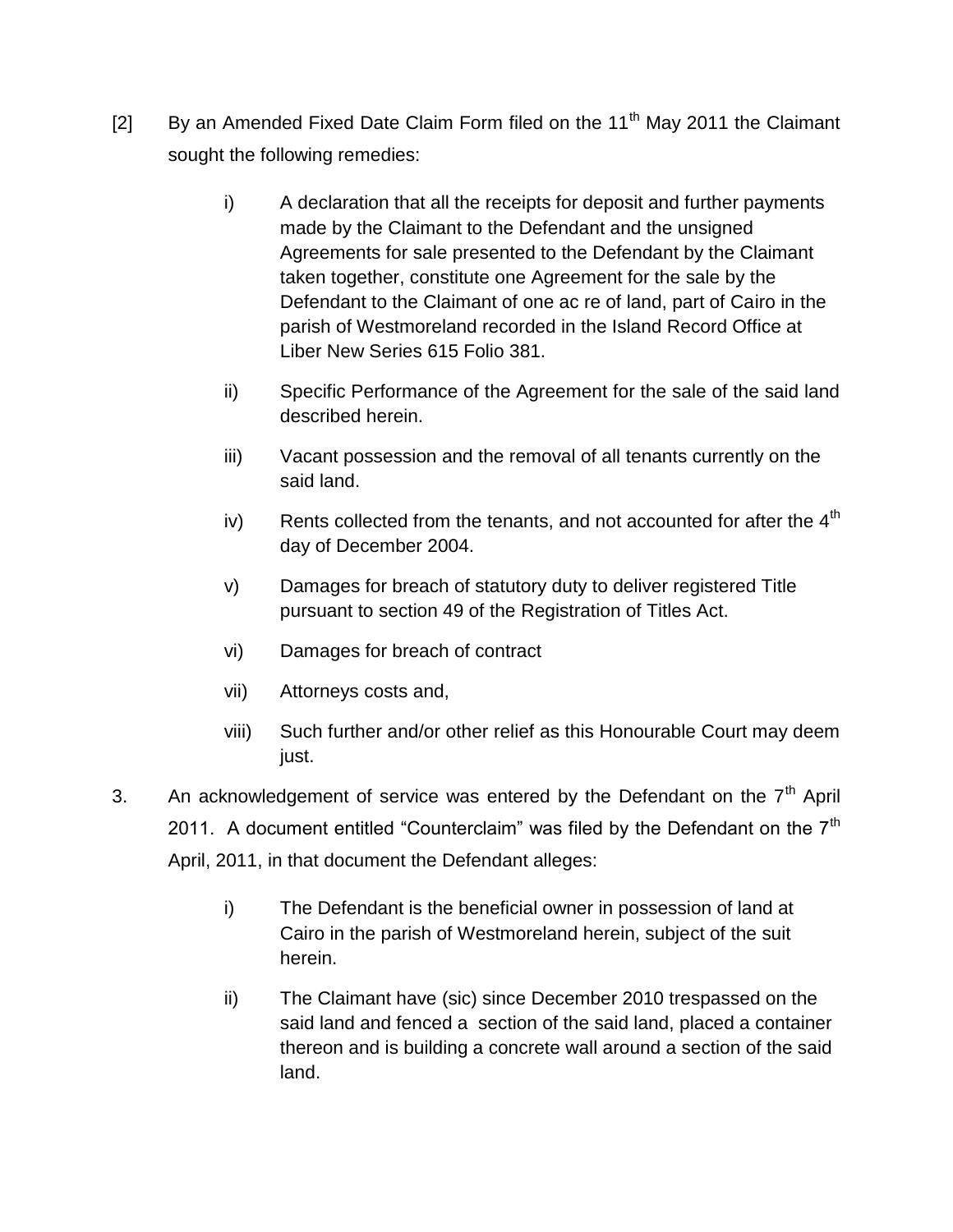- Iii) The Defendant is prevented from renting the said land for the hosting of weddings, parties and other events
- iv) The Defendant has suffered grave losses as a result of the trespass of the Claimant.
- v) The Defendant will rely on his affidavit herein dated the …. (sic) day of 2011, in respect of this counterclaim and the Defendant claims
	- Damages for trespass
	- Interest
	- Costs
	- An injunction restraining the Claimant and his servants and or agents from committing further trespass on the said land herein.
- 4. Both parties to the suit filed Affidavits each with several attachments marked exhibits. I will treat with these affidavits in greater detail later in this judgment.
- 5. On the  $12^{th}$  May 2011 the Supreme Court made an order which read as follows:

"Upon the Notice of Application for Court Orders filed by the Applicant and the counterclaim filed by the Respondent coming on for hearing this day and after hearing Miss Merlene Uter Attorney at law instructed by Alton E. Morgan & Co. the Attorneys at law on the record for the Applicant and Mr. Michael Brown Attorney at law instructed by Michael B. P. Erskine & Co. for the Attorneys at law on record for the Respondent.

IT IS THIS DAY ADJUDGED THAT:

- 1. Application for injunctive relief granted to the Applicant Mr. Cosmos Brooks, until trial on the  $20<sup>th</sup>$  day of October, 2011.
- 2. Application for injunction by the Respondent refused
- 3. The Applicant undertakes to abide by any order as to damages caused by the granting or extension of the order made by this Honourable Court in this matter on the  $12<sup>th</sup>$ day of May 2011.
- 6. On the 26 October 2011 the court made the following orders,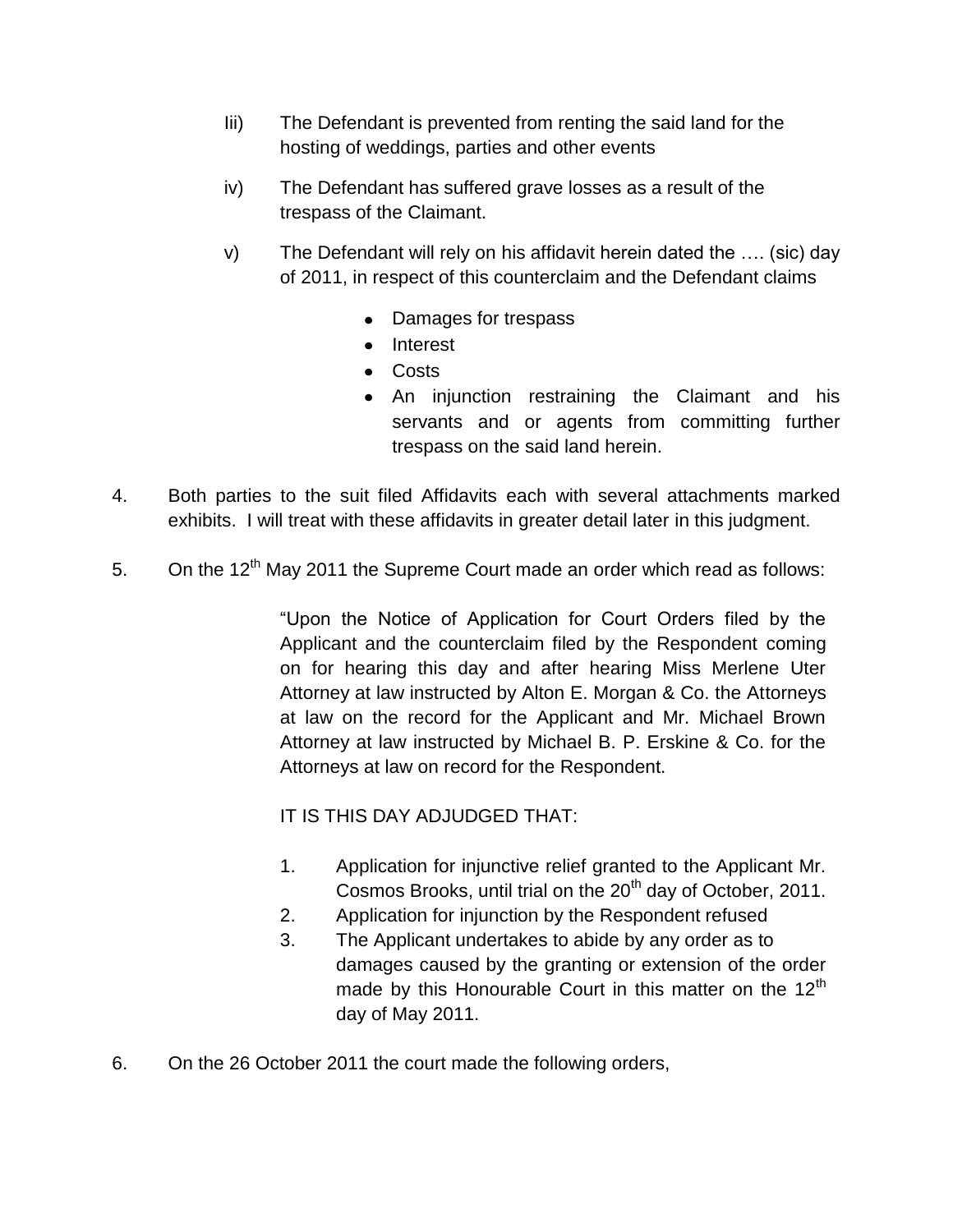- 1. Permission to the Claimant to file and serve three affidavits from witnesses by 16<sup>th</sup> December 2011.
- 2. Permission to the Defendant to respond to those affidavits, if so advised, by  $20<sup>th</sup>$  January 2012.
- 3. All affiants are to attend for cross examination
- 4. All affidavits are to be regarded as witness statements.
- 5. Submissions to be filed and served b y the  $10^{th}$  April 2012
- 6. Hearing adjourned to the  $17<sup>th</sup>$  April 2012 for one day in open court.
- 7. Order of Justice Morrison dated  $12<sup>th</sup>$  May 2011 extended to trial on  $17<sup>th</sup>$  April 2012.
- 8. Claimant's attorney to prepare, file and serve Formal Order.
- [7] The trial commenced before me on the  $19<sup>th</sup>$  February 2013. In his opening the claimant's counsel stated this was an action for the specific performance of an agreement for the sale of 1 acre of land. The parties said he, entered into an oral agreement initially. After negotiations the agreement was reduced to writing. Receipts evidence the payment of a deposit and other payments. The Claimant is the purchaser and brings this claim because the Defendant vendor has refused to complete, indeed the Defendant refused to sign the agreement for sale. The Claimant contends that although no agreement for sale was signed there is sufficient evidence of a note or memorandum in writing so as to allow for an enforceable agreement.
- 8. The Claimant, Cosmo Brooks, was the first witness called. He stated that he was in the car sales business. His affidavits dated the  $22<sup>nd</sup>$  October 2010 and 10<sup>th</sup> May 2011 were allowed to stand as his Evidence in Chief. A Bundle of Documents was by Consent tendered as **Exhibit I** with the documents labelled (a) to (r).
- 9. The Claimant's attorney requested and was granted, permission to amplify. The Claimant described the land in question as well as his relationship with the Defendant. The following exchange occurred: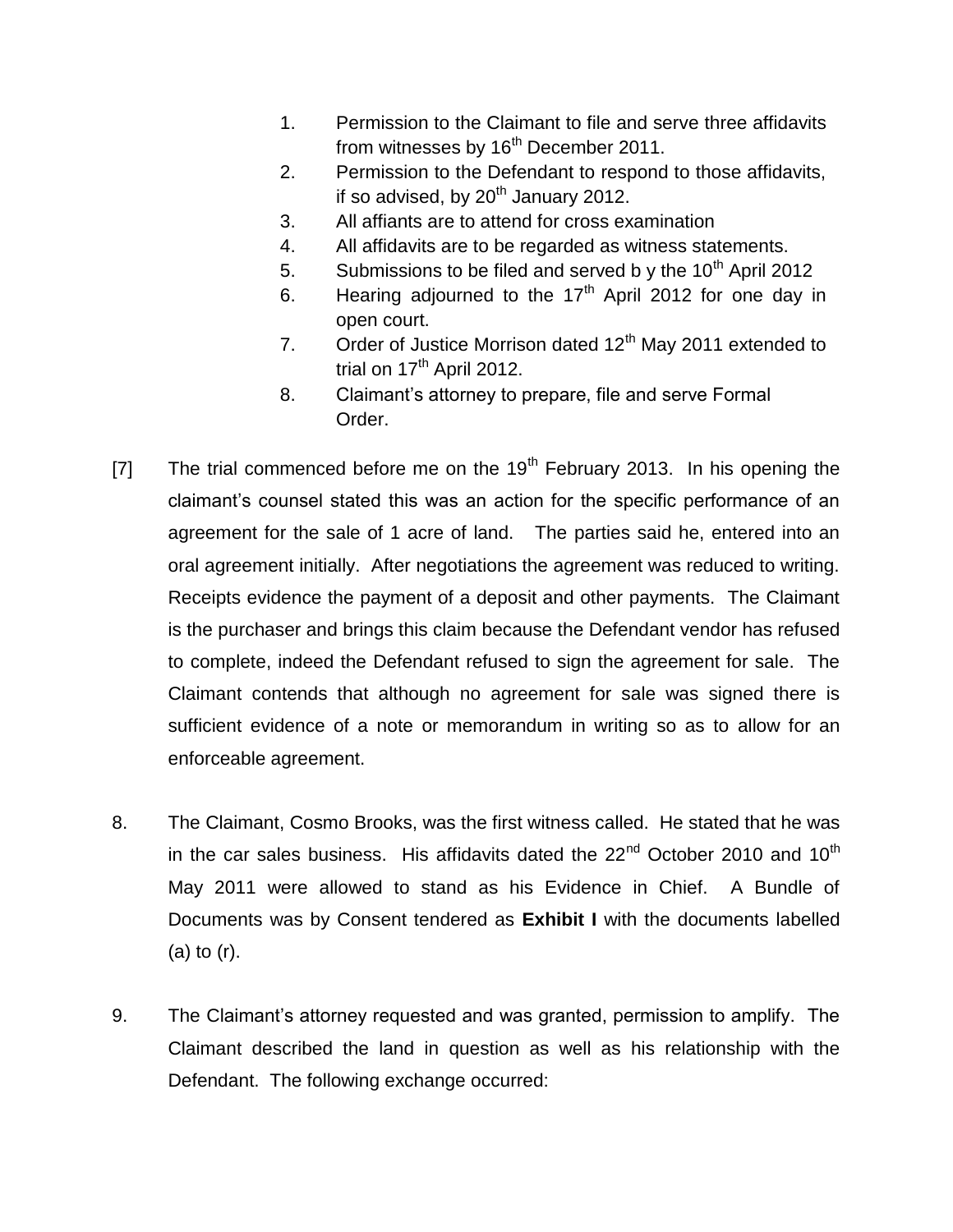- "Q. Mr. Hendricks said he placed question marks on the agreement and handed it back to you.
- A. We had discussions about the 1 acre as far back May 2004. As soon as we had the agreement verbally Mr. Hendricks asked for payments. These payments albeit small continued. In or about December 2004 we decided to put agreement in writing. It is not true he placed question marks on agreement and handed back to me. He did not return the money I paid. He provided no evidence he was obtaining title."
- [10] The Affidavits of the Claimant reveal the following story.
	- a. On the 1<sup>st</sup> November 2000 the Claimant entered into a lease agreement with the Defendant for land on which to operate his car dealership.
	- b. He subsequently negotiated for the purchase of one acre of land inclusive of the portion he had used.
	- c. US \$60,000 was the agreed price
	- d. His attorneys prepared the sale agreement and he presented it to the Defendant.
	- e. The Defendant promised to return it in 3 weeks.
	- f. On the  $4<sup>th</sup>$  December 2004 he paid US 10,000 to the Defendant as a deposit on the purchase and a signed receipt was given.
	- g. The Defendant's explanation for not returning the signed agreement was that he was in the process of splintering the parent title and obtaining individual titles to the various lots.
	- h. The Claimant continued to make frequent and regular payments towards the purchase price.
	- i. After several delays and excuses the Defendant told the Claimant he was no longer going to sell the land to him.
	- j. the Claimant has established goodwill and place recognition in the location.
	- k. He has made improvements to the land by adding office space.
	- l. He has stopped making interim payments for fear he will not get his title.
	- m. That his attorneys at law having investigated the title informed him that there is a document vesting the land registered at Vol. 615 Folio 381 in the names of Hugh Astley Henriques (the Defendant) Michael Anthony Henriques and Heather Elizabeth Bodden.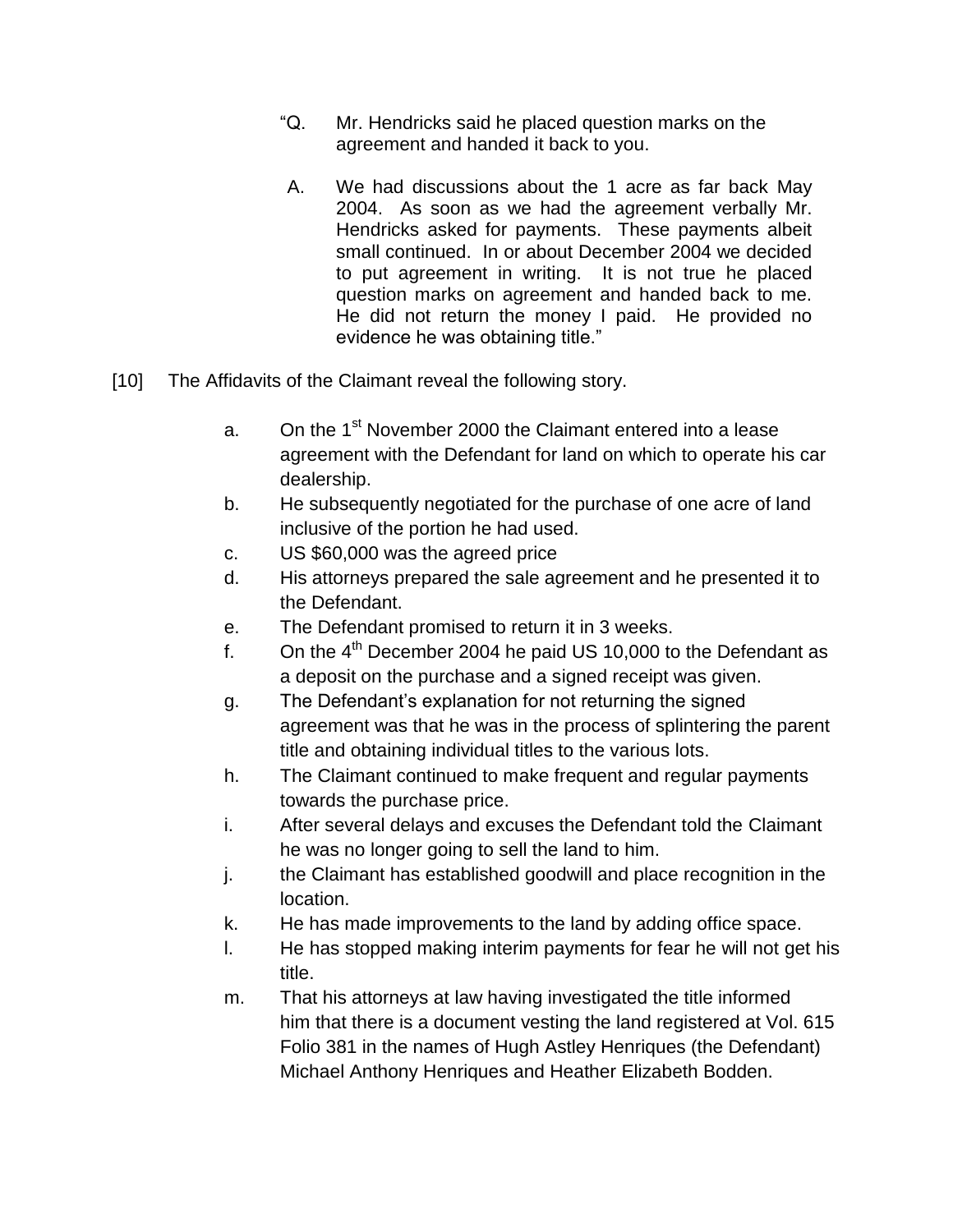- n. He is informed by his attorneys that the Defendant now owns 41.5 acres of land including the acre he agreed to sell.
- o. There were other proceedings between the parties in which injunctive relief was sought.
- p. That by letter dated  $8^{th}$  April 2011 the Claimants attorneys sent to the Defendant's attorneys a Notice to complete making time of the essence.
- q. That he has been a tenant of the Respondent since the year 2000 and the rental is now \$132,000.
- r. He denies having an arrangement to pay US 45,000 on signing of the agreement for sale.
- s. He was learning for the first time by the Defendants' affidavit dated 7<sup>th</sup> April 2011 that the Defendant had concerns about the agreement for sale.
- [11] When cross examined the Claimant stated that the instructions to his attorney referred to in Para 5 of his affidavit dated  $28<sup>th</sup>$  October 2011 were given by a telephone conference between the Defendant, himself and Mrs. J. Stanbury the Claimant's lawyer. He said the Defendant indicated he did not wish his own lawyer. It was suggested to him and he denied that he had presented the Defendant with a document. The witness denied that the Defendant told him he would not sign it because it had 3 vendors on it. He denied that a US\$45,000 deposit was requested. It was suggested that a document stating US\$40,000 was prepared to avoid stamp duties and he said "I did not do that."
- [12] The witness agreed that the sale price agreed was US\$60,000.00. When shown Exhibit 2, he admitted it had a sale price of US\$40,000. When pressed as to which agreement was presented to the Defendant, the witness said,
	- "A. now saying the \$40,000.00 draft agreement was presented to him but it is not the one I insisted on him signing. It was presented in the course of negotiation.
	- Q. It is not true you presented for signature is that true
	- A. It was presented to him but it was not the one we finally decided upon. We finally decided upon \$60,000."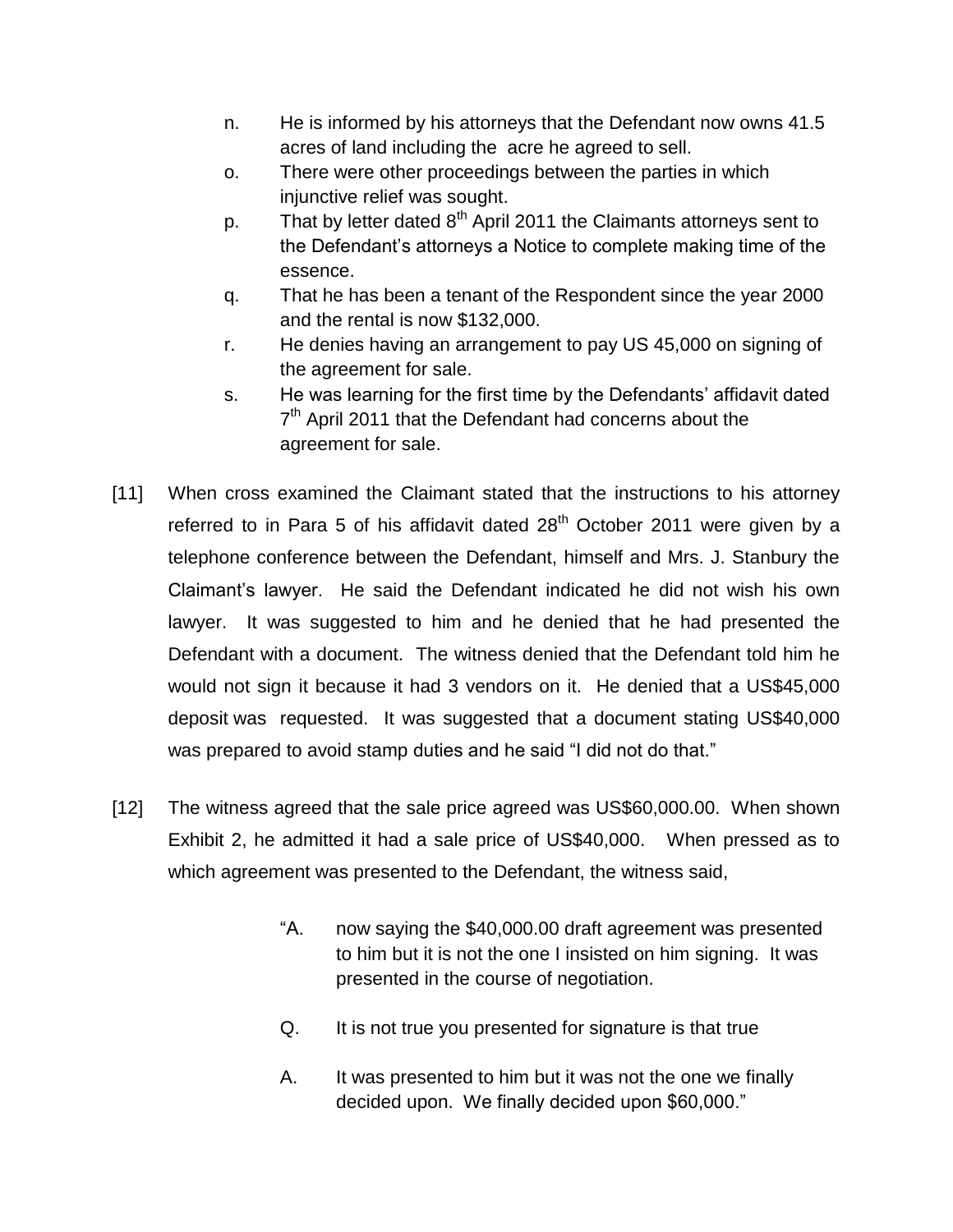[13] The witness was asked to describe the boundaries and then agreed that he was now in possession of the 1 acre. He admitted that the Defendant did not put him in possession. He was asked how did he get possession and responded,

> 'I entered into agreement for purchase of 1 acre of land. I paid him my deposit. Sale agreement was prepared. 3 hard copies were presented to him by me and he said that he would have it signed and returned. That was 2004. He kept promising to return and he would look about title. He said he would let me use the ranch (the building I described previously).

> I allowed him when here in Jamaica and because I wanted to …. coherent plan of development. He ask me to wait because he working on title. When I saw he was not living up to his word I w as always ready and willing to pay him the 30 or 36000 whatever is in the agreement as per my letter of 2009. I met him in 2010 when he was on the island. I kept calling him and I could not take it anymore. He gave me the name Michael Brown as his attorney. I decided I had enough. I was losing things, thieves cut – break fence stole items. I began to fence the entire property.

> I called him before I did that in the States. He said why you don't take a part of the front. I said that is not the agreement I had to secure my investment. Cars were on the lot. So I started to fence the entire property."

- [14] I have quoted extensively from this portion as it reveals the Claimant's state of mind. It was suggested to the witness that the other payments were applied to rental. This was denied. It was suggested that he owed 2 years rental in 2007 and this was denied. He was cross-examined on Exhibit 1 (n) (minutes of the  $9<sup>th</sup>$ December 2006). The following exchange occurred.
	- "Q. That \$142,800 you deducted it from rent owing
	- A. Yes, because the  $4<sup>th</sup>$  December 2004 the J\$30,000 was credited as money advanced for sale so was not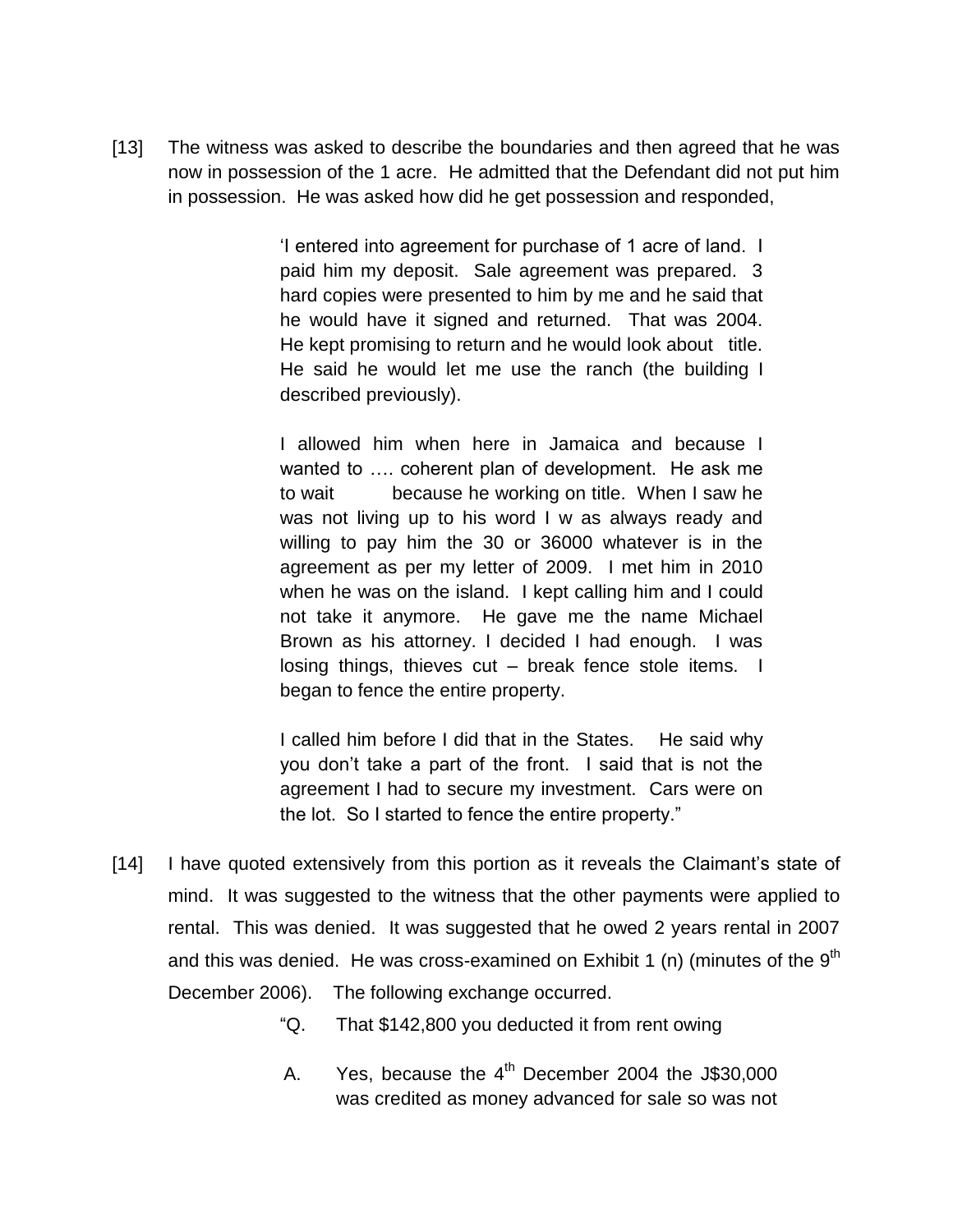applied as lease. All this was done to streamline the accounting because occasionally Mr. Hendricks would arrive and hand him money. I did not object. Because account was confirmed and these ad hoc small payments. Once the US\$10,000.00 was paid bothers also paid so we put everything in perspective and presented in a letter to Mr. Hendricks."

- [15] It was then brought to the witness's attention that in exhibit 1(n) the \$30,000 was also part of the \$105,000. He admitted that and the following exchange occurred,
	- "Q. so you also took back \$30,000
	- A. there is some confusion with tables. The asterisk in previous would explain. This suggests it was."
- [16] In re-examination the following exchange occurred:
	- "Q. The \$30,000 which Counsel suggested you took back could you explain what happened.
	- A. In tidying up the account my recollection it was included as a lease payment. There were other payments like J \$45,000.00 in 2007. That was not in the table but in receipts. Not applied to any lease."
- [17] Leon Allen the sales Manager of Cosmo Auto then gave evidence. His affidavit dated  $13<sup>th</sup>$  December 2011 stood as his evidence in chief. He was not cross examined. In that affidavit he stated that he took part in the negotiations between Mr. Brooks (the Claimant) and Mr. Hendricks (the Defendant) concerning the purchase of 1 acre of land. An oral agreement for this was entered into. In 2004 he was present when Mr. Brooks paid Mr. Hendricks US \$10,000.00 and a receipt was drawn u p which he witnessed. He was also responsible for the delivery to Mr. Hendricks of varies sums of money at the request of Mr. Brooks. There were several meetings and one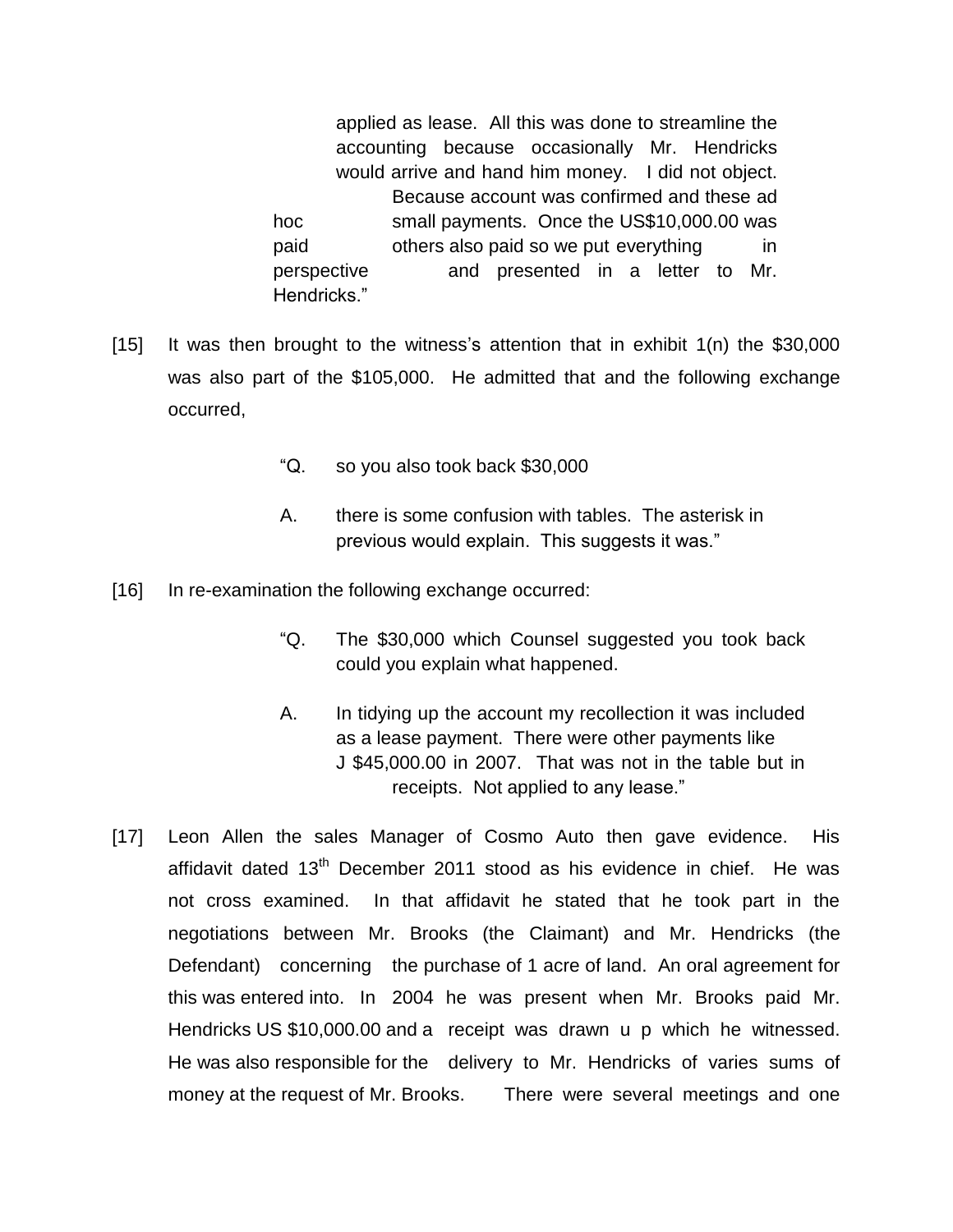of them took place on the 9<sup>th</sup> December 2006. The witness said Mr. Brooks, Mr. Hendricks himself along with others were at that meeting. Mr. Hendricks told Mr. Brooks the sale was in progress and he was waiting for his lawyers to carry through the transaction. Mr Hendricks said all requirements requested by the Commissioner of Lands had been provided and he was awaiting approval. He said Mr. Brooks promised to confirm this with his lawyer who he named as Mr. Wright. He also told Mr. Brooks that tenant Massey had been given notice and tenant Dussie would not b e a problem when the time came. He has heard Mr. Hendricks telling Mr. Brooks on different occasions that the sale was in process. The witness also stated that he was present when Mr. Brooks told Mr. Hendricks that he would make no more payments until Mr. Hendricks provided evidence that the transaction was being attended to. Mr. Hendricks he says became very upset and left the meeting.

- 18. Michele Walford was the next witness. She did not wish to be sworn because she said she was an Adventist and it was her personal choice. The witness was therefore allowed to affirm. Her affidavit dated  $14<sup>th</sup>$  December 2011 was allowed to stand as her evidence in chief. She too was not cross examined. Her affidavit states that she was engaged by Cosmo Auto Imports Ltd to verify accounts. In the period 2003 to 2009 she witnessed the ongoing relationship between Mr. Brooks and Mr. Hendricks. On one occasion a meeting was held between Mr Brooks and Mr Hendricks at Rockcliffe Hotel Negril Westmoreland at which she was present. She prepared the notes of the meeting. These were dated  $8<sup>th</sup>$ April 2007.
- 19. The case for the Claimant was then closed. In opening the Defendant's attorney stated:

"The Defendant is saying that there is no signed agreement between the parties and that the agreement did not come into effect.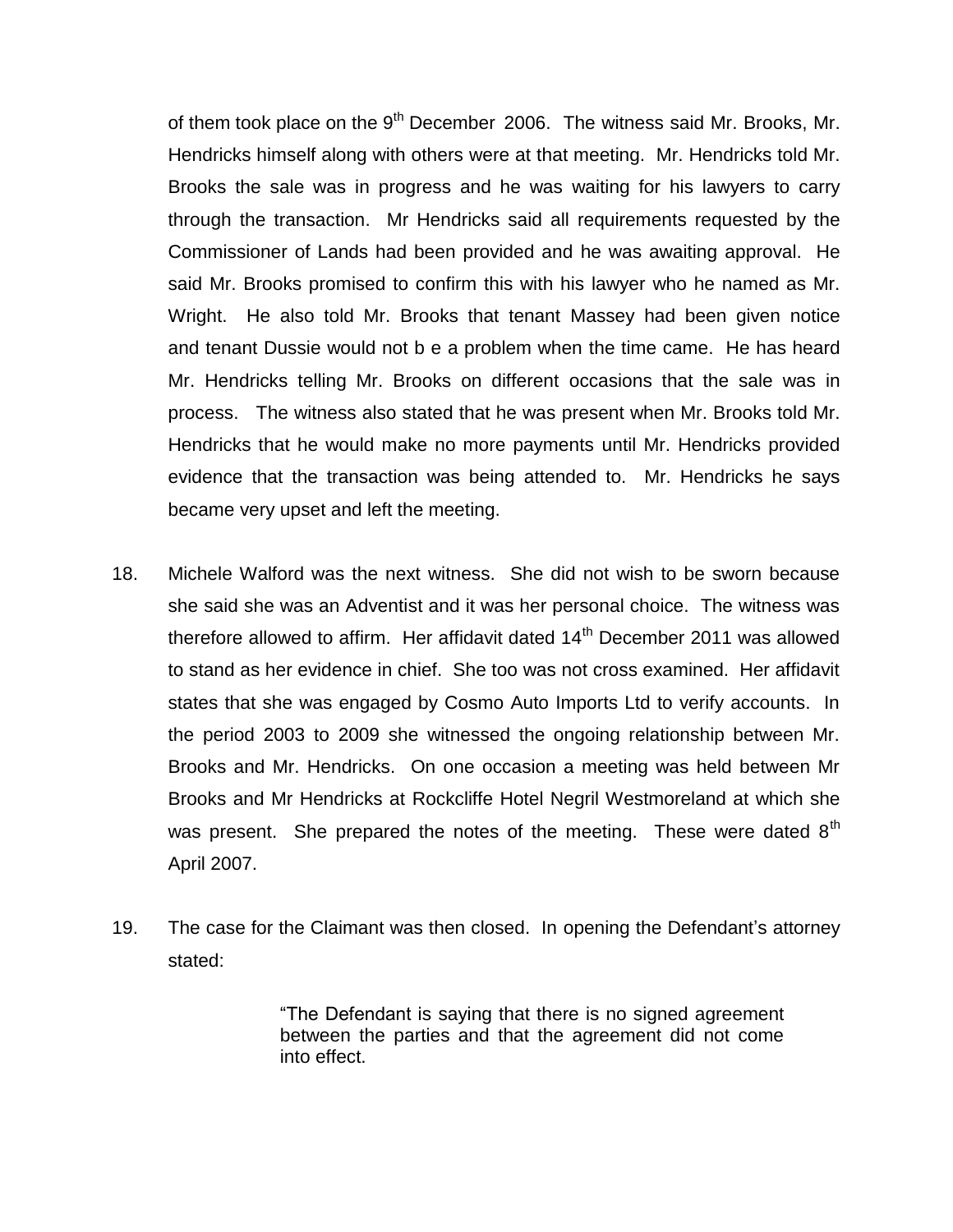The Defendant has filed a counterclaim for unlawful trespass and possession. His claim is supported by an affidavit dated  $7<sup>th</sup>$  of April 2011 which is subject to the same order of Beswick J. The Defendant will not be calling any other witnesses<sup>"</sup>

- [20] The Defendant, Hugh Hendricks, was sworn. He indicated that he now resides in the United States of America. His affidavit dated the  $7<sup>th</sup>$  April 2011 was allowed to stand as his evidence in chief pursuant to the Order of Beswick J. The Defendant's counsel applied for leave to give evidence relevant to his counter claim and the Claimant indicated he had no objection. Permission was therefore granted. The witness was asked who now occupied the land and he said Cosmo Brooks. He stated that he was not allowed to enter it. When in Jamaica he says he stays at hotels. He denied ever being in a conference call with Mrs. Stanbury and was emphatic that he did not know the lady. The following important exchange then occurred,
	- "Q. How many agreements were presented to you
	- A. The first was presented for \$40,000.00. He said he would give me \$20,000 under the table. I told him I would not be a part of that he sent this one by TARA. (Witness produces a document.)
	- Obj: The claimant objects to this document being entered in evidence. Matter was filed in 2010 and document was not exhibited to any affidavit.
	- J: Was there an Order for discovery
	- Obj: No however by Order dated 20<sup>th</sup> November 2011 affidavits were ordered.
	- J: I will allow [the document is relevant and there is no b reach of a discovery order]."
- [21] In consequence Exhibit 3 being a brown envelope with 2 faxed documents dated 13<sup>th</sup> August 2004 was admitted into evidence.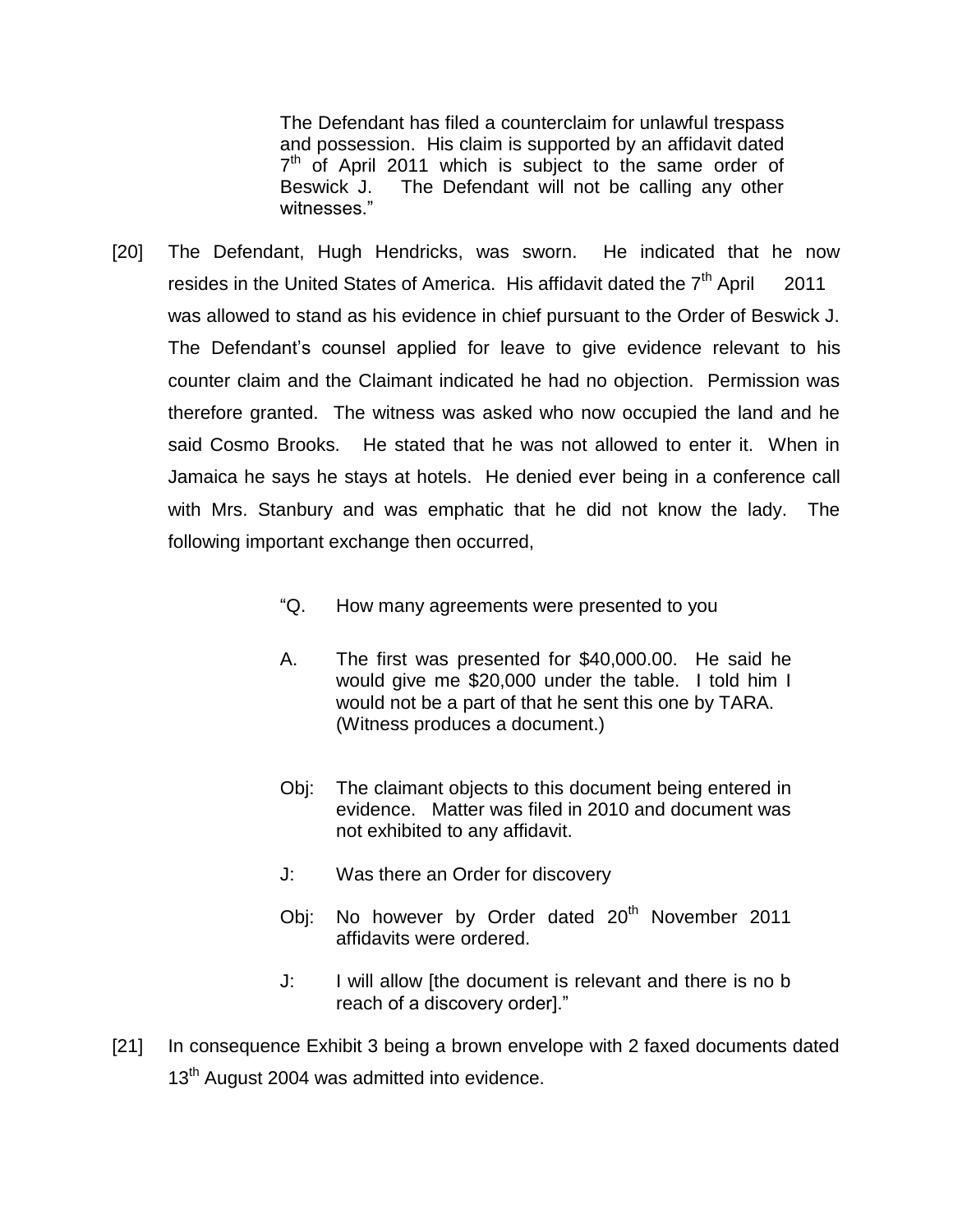- [22] The Defendants affidavit dated  $7<sup>th</sup>$  April 2011 contains the following relevant evidence:
	- a) That he is the beneficial owner along with his brother Michael Anthony Hendricks and his sister Heather Elizabeth Bodden of land which contains approximately 115 acres part of Cairo Penn in Westmoreland being beneficiaries of the estate of Astley Saint Clair Hendricks (deceased)
	- b). The land has been surveyed and each beneficiary has taken possession of land representing their share of the estate.
	- c). There is a building on the Defendants section of the land which includes a jerk centre and a section in which he lives.
	- d). Since 2001 the Claimant was his tenant on approximately ¼ acre of the said land.
	- e). In 2004 the Claimant approached him to buy one acre of the land. He said,

"After the passage of hurricane Gilbert I requested some money from him intending same to be advance on rental of premises. The claimant however insisted that this sum should go towards purchasing the said land and he prepared petty cash vouchers stating same which I signed."

- f). He states that he eventually agreed to accept a price of US\$60,000 "but only on condition" that US \$45,000 was paid on signing of the agreement for sale, after which he would be put in possession and the balance paid on the production of the title.
- g). He stated that he informed the claimant that he would be unable to provide him with a Certificate of Title.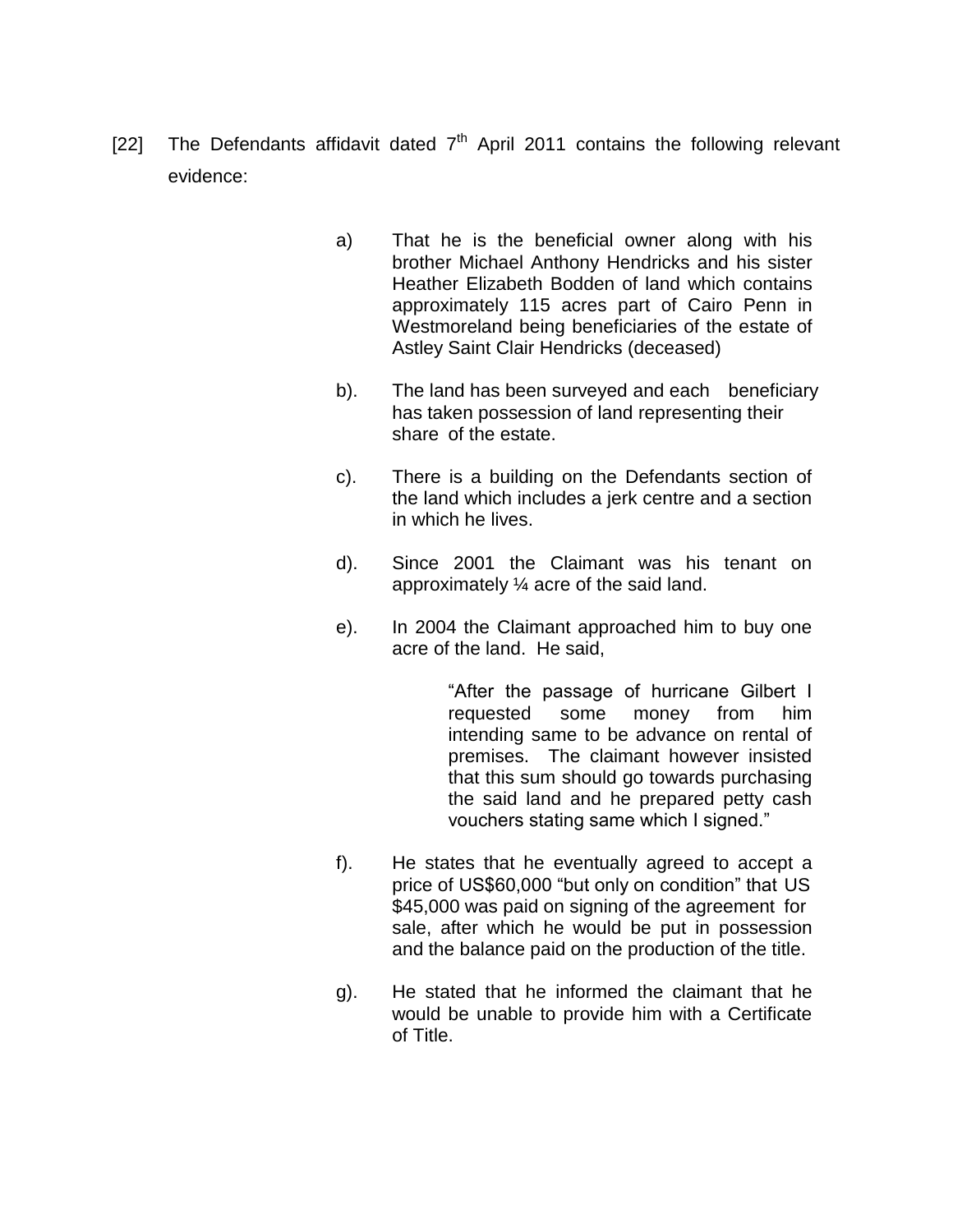- h). On the  $4<sup>th</sup>$  December 2004 the Claimant approached him and offered to pay US \$10,000 towards the purchase of the land.
- i). The Defendant says,

"I accepted the said sum from him and he brought me a receipt which I signed, which receipt states that the payment was subject to an agreement for sale being signed and returned to the purchaser within three (3) weeks."

- j). The Claimant's attorney at law would prepare the agreement for sale and he received a draft. The draft was prepared by Lloyd Stanbury & Co.
- k). After reading the draft he realised that it did not conform with the discussion he had with the Claimant. He placed question marks beside the terms he did not agree and handed it to the Claimant.
- i). He said that on his way to the airport he received a package from the Claimant. On reaching home (in the United States) he opened the package and noted that it had a faxed copy of a Fax sheet from Stanbury and Company and a copy of the agreement he had marked.
- j) He stated that on 'several' occasions he told the Claimant that the agreement was unsatisfactory. His concerns about the agreement were
	- i) The agreement had 3 names as vendors
	- ii) The agreement said title was to be provided in 3 months.
	- iii) The agreement said one acre more or less.
	- iv) It provided for possession on payment of US \$30,000.
	- v) It provided for initial payments of US \$15,000.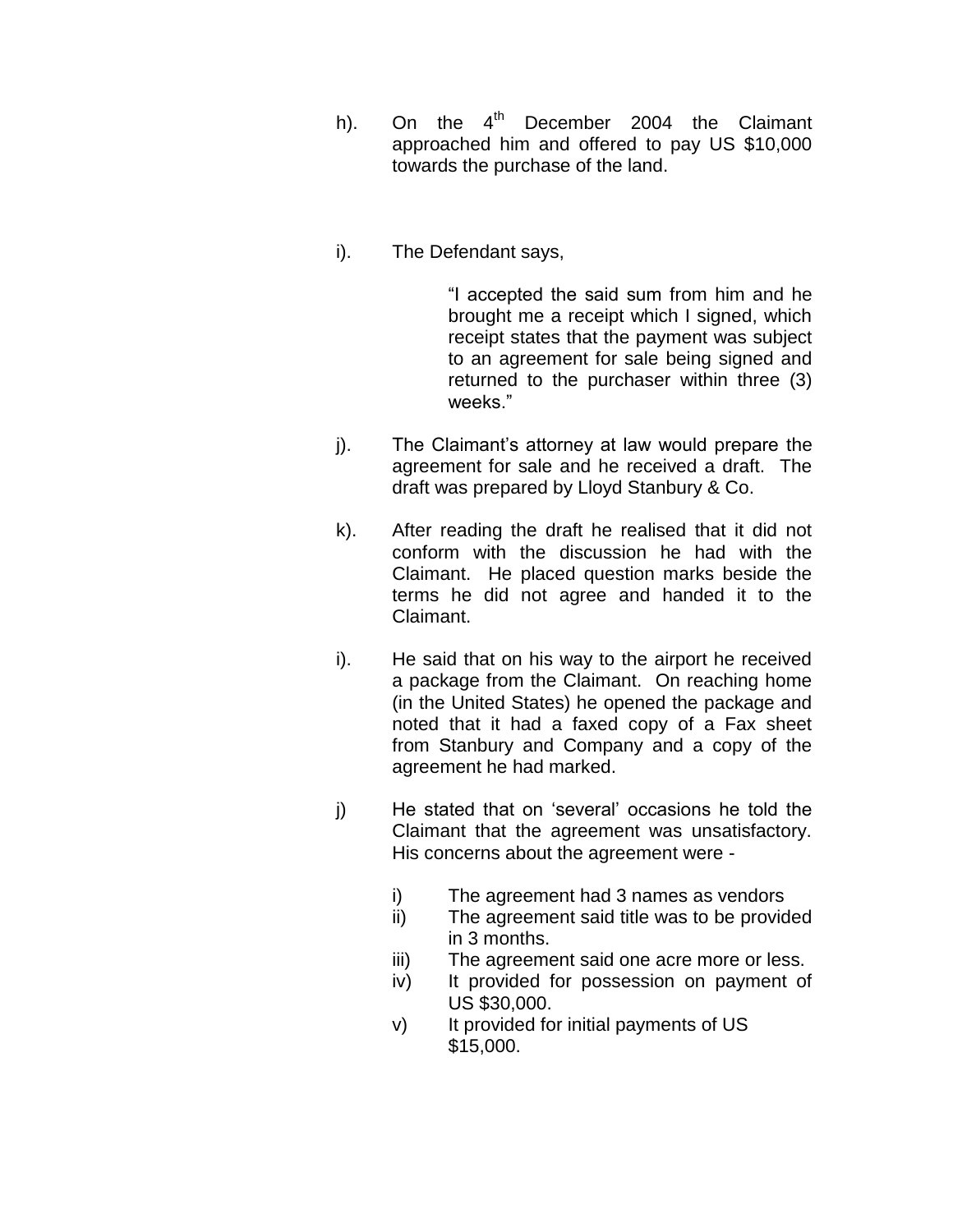- vi) It provided for deposit to be paid by an attorney not yet appointed who would stamp agreement.
- m) The Claimant started raising issues having to do with availability of title. He said the Claimant was unwilling to pay agreed sums unless title was given immediately. All sums paid "except the US\$10,000 were "taken back" by the Claimant on the  $9<sup>th</sup>$ December 2006 as they were applied towards rental owed.
- n). A Final draft of the agreement for sale was never presented for signing and no other agreement was ever presented. There is no signed document in existence.
- o) The Defendant states that he is ill having had a stroke in 2010. While in the United States receiving treatment he understood the Claimant took possession of a section of the land and placed a gate and lock on it.
- p) He states that he sued the Claimant in the Westmoreland Resident Magistrate court and obtained several injunctions which the Claimant ignored.
- q) He had been threatened and assaulted by persons connected to the Claimant which led to charges before the RM Courts.
- r) No subdivision approval has been granted in respect of the land.
- s) He has offered to repay to the Claimant the money paid to him. The sums paid on the  $27<sup>th</sup>$  April 2009 had nothing to do with the sale but was a loan from the Claimant.
- t). He denied informing the Claimant that the title was at a final stage of splintering. He denied blaming the titles office for any delay.
- [23] When cross examined the Defendant stated he was a retired musician and band leader. His business activities included operating a recording studio and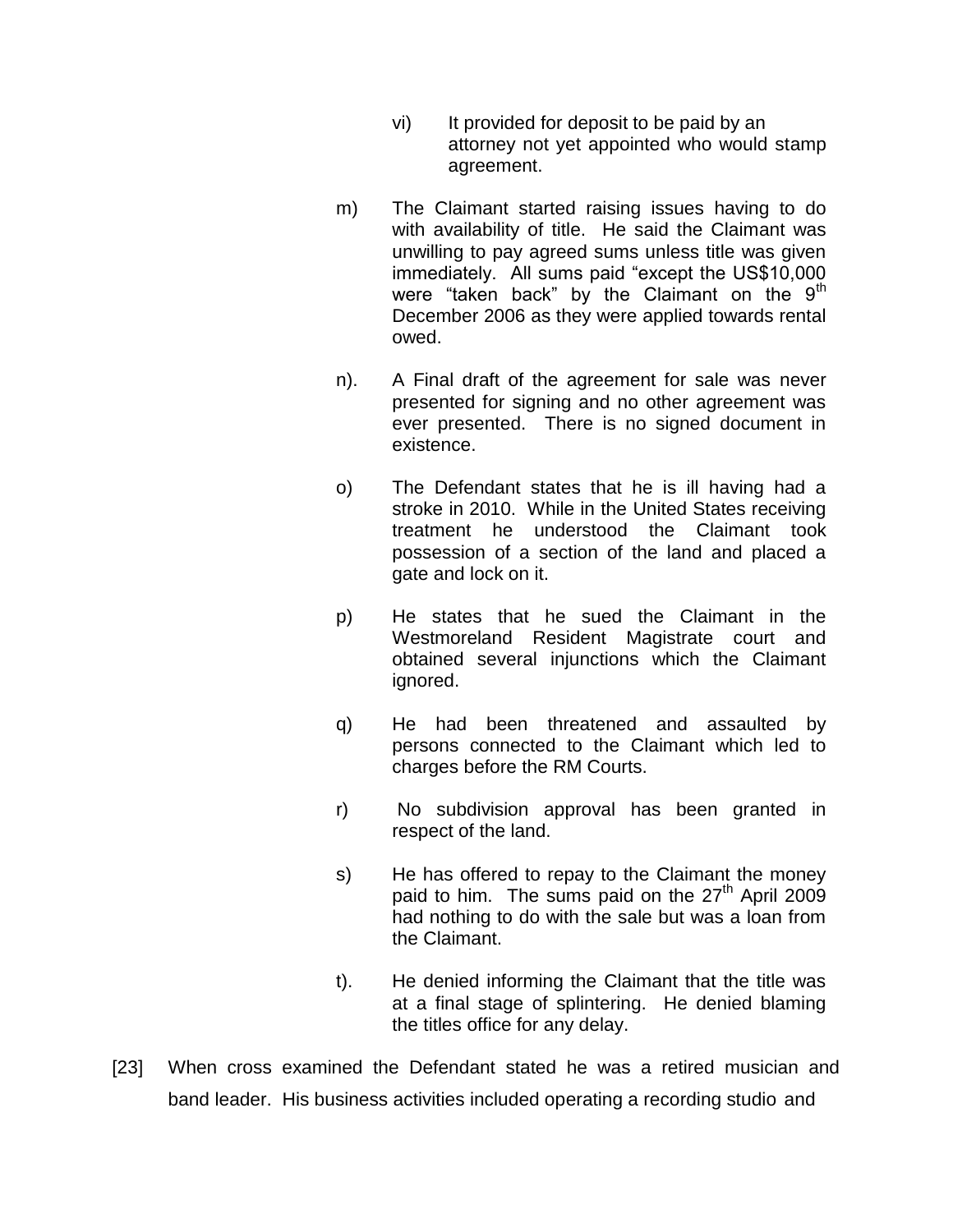orchestra in New York since 1963 but he still has a Jamaican passport. He is not an American citizen.

- [24] The witness said when he first leased the property to the claimant it was a cow pasture. The entire property was approximately 142 acres. He owned '40 something' acres of it. The following exchange occurred,
	- "Q. Did you agree to sell him for \$60,000
	- A. Yes
	- Q. Did you accept a deposit from him
	- A. I should have been
	- Q. you signed a receipt for US \$10,000
	- A. Yes
	- Q. Witness shown Exhibit 1 (b). Is that your signature
	- A. Yes
	- Q. What is date
	- $\mathsf{A}$ .  $4<sup>th</sup>$  December 2004"
- [25] The witness admitted receiving an agreement for sale from Mr. Allen. He said Exhibit 3 was the original he received from Mr. Allen. The envelope in which it is contained is addressed to Mr. Brooks. He says he sent him back the same copy he had corrected.
- [26] He admitted the document stated the correct price of US \$60,000. He admitted receiving several payments including Exhibit 1 (d) a payment of J \$45,000.00 as part deposit on land on 27 January 2007. He had not returned the deposit of US \$10,000.00. He was asked.
	- "Q. Did you tell Mr Brooks the sale was proceeding?
	- A. I told him the subdivision was proceeding."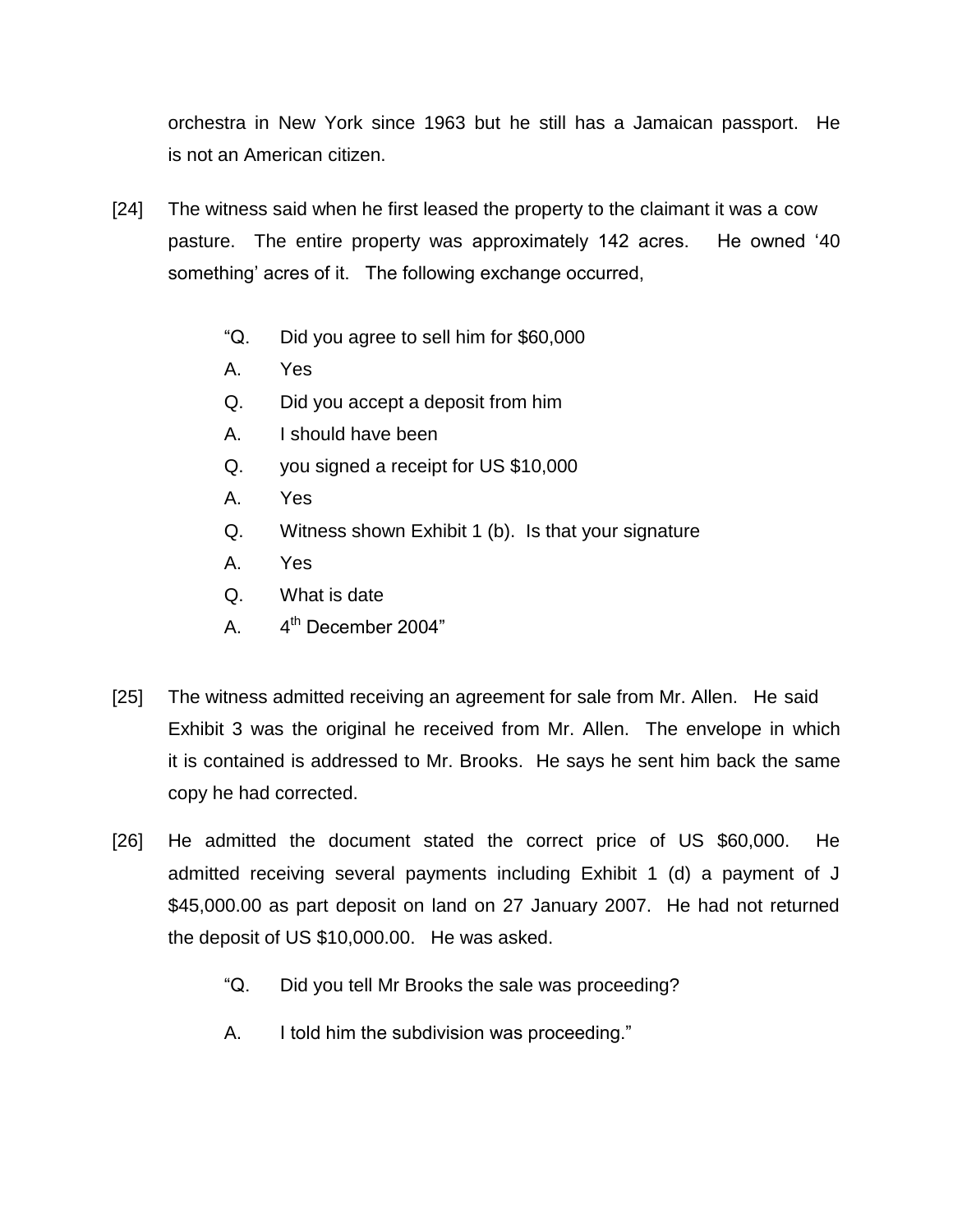- [27] At the close of cross examination there was no re examination. His answer to the questions from the court went as follows:
	- "Q. Why tell him [the Claimant] you were awaiting subdivision approval?
	- A. Because we had to probate and the vesting. Because attorney said when get subdivision we get splinter titles and so we could transfer to whoever buying the lots.
	- J. Mr. Brown was the lawyer applying for subdivision
	- A. No
	- J: Which lawyer was applying?
	- A. Freddie Hamaty"
- [28] At the close of the Defendant's case the parties were directed to file and exchange written submissions on or before the  $5<sup>th</sup>$  March 2013. The matter was adjourned for oral submissions in which each would be allowed to speak to the others written submissions. These submissions were eventually heard on the  $5<sup>th</sup>$ April 2013.
- [29] The parties will forgive me for not reproducing in detail the submissions made. I have read them and have also revisited my note of the oral submissions. Counsel for the Defendant placed emphasis on the fact that his client had not signed and returned the contract prepared by the lawyer. He submitted that the reference on the receipt dated  $4<sup>th</sup>$  December 2004 to the payment being "subject to the owners/vendors executing and returning to the buyer Cosmo Brooks, a copy of the Agreement for Sale within 3 weeks of the date hereof…..", demonstrated there was no contract until one was signed.
- [30] With respect I do not accept these submissions of the Defendant's Counsel. The receipt dated the  $4<sup>th</sup>$  December 2004 Exhibit 1 (page 5) is signed by the Defendant and reads,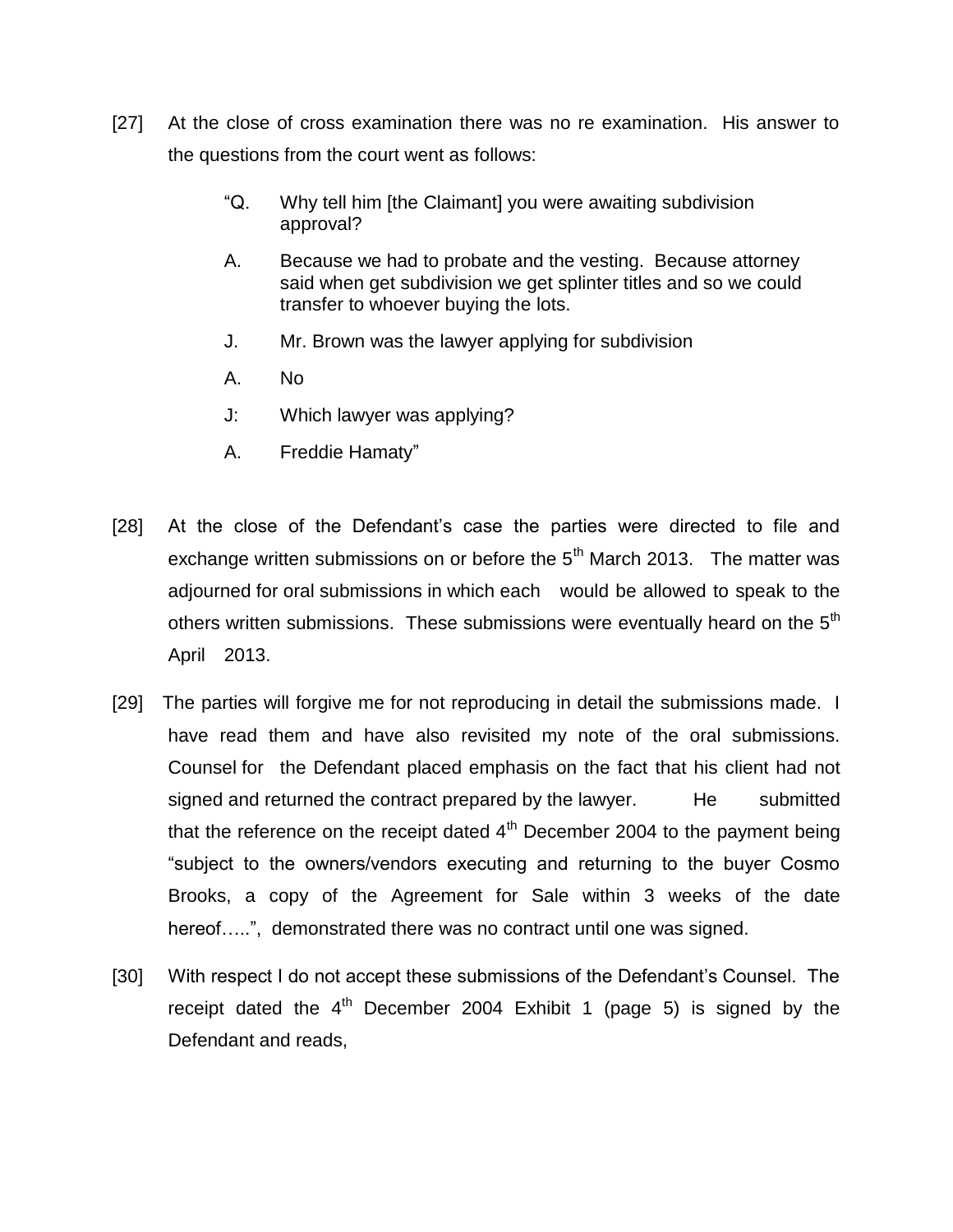"Received from Cosmo Brooks, businessman of 101 Montgomery Avenue, Kingston 10 the sum of Ten Thousand United States Dollars (US \$10,000.00) being payment on account of the purchase of all that parcel part of CAIRO PEN in the parish of Westmoreland containing by estimation one acre more or less and being part of the One Hundred and Fifteen acres of land comprised in Certificate of Title registered at Volume 615 Folio 381 of the Register Book of Titles. This payment is made subject to the Owners/Vendors executing and returning to the Buyer, Cosmo Brooks, a copy of the Agreement for Sale within three (3) weeks of the date hereof and also subject to the Owners/Vendors agreeing to a charge being placed on the title for the property to protect this deposit pending the execution of a formal agreement for sale between the parties."

- [31] That document constitutes a sufficient note or memorandum in writing to satisfy the statute of frauds. It is signed by the party against whom it is being enforced, and it has a description of the property being sold. Furthermore there has been part performance as the deposit was paid and the purchaser was already in possession of part of the land.
- [32] The Defendant contends that the condition precedent being execution and return of a signed agreement within 3 weeks was not complied with. However, the 3 weeks passed and neither party terminated the agreement. On the contrary the Defendant continued to collect further payments on account of the purchase price and continued to promise that the subdivision was in progress and the title being looked about. It is manifest that the Defendant had either waived that condition or the parties had impliedly agreed not to insist on it.
- [33] The minutes of the meeting dated  $9<sup>th</sup>$  December 2006, do not show that the Claimant had given back the money as rent and therefore the agreement was at an end, as the Defendant contends. Rather those minutes underscore the fact that the parties still considered themselves bound by the agreement to sell land. I quote from the minutes Exhibit 1 page 23 (of the Agreed Bundle of Documents).

"Mr. Brooks raised the matter concerning the return of The signed sales agreement and the processing of papers (title) as per receipt of December  $4<sup>th</sup>$  2004.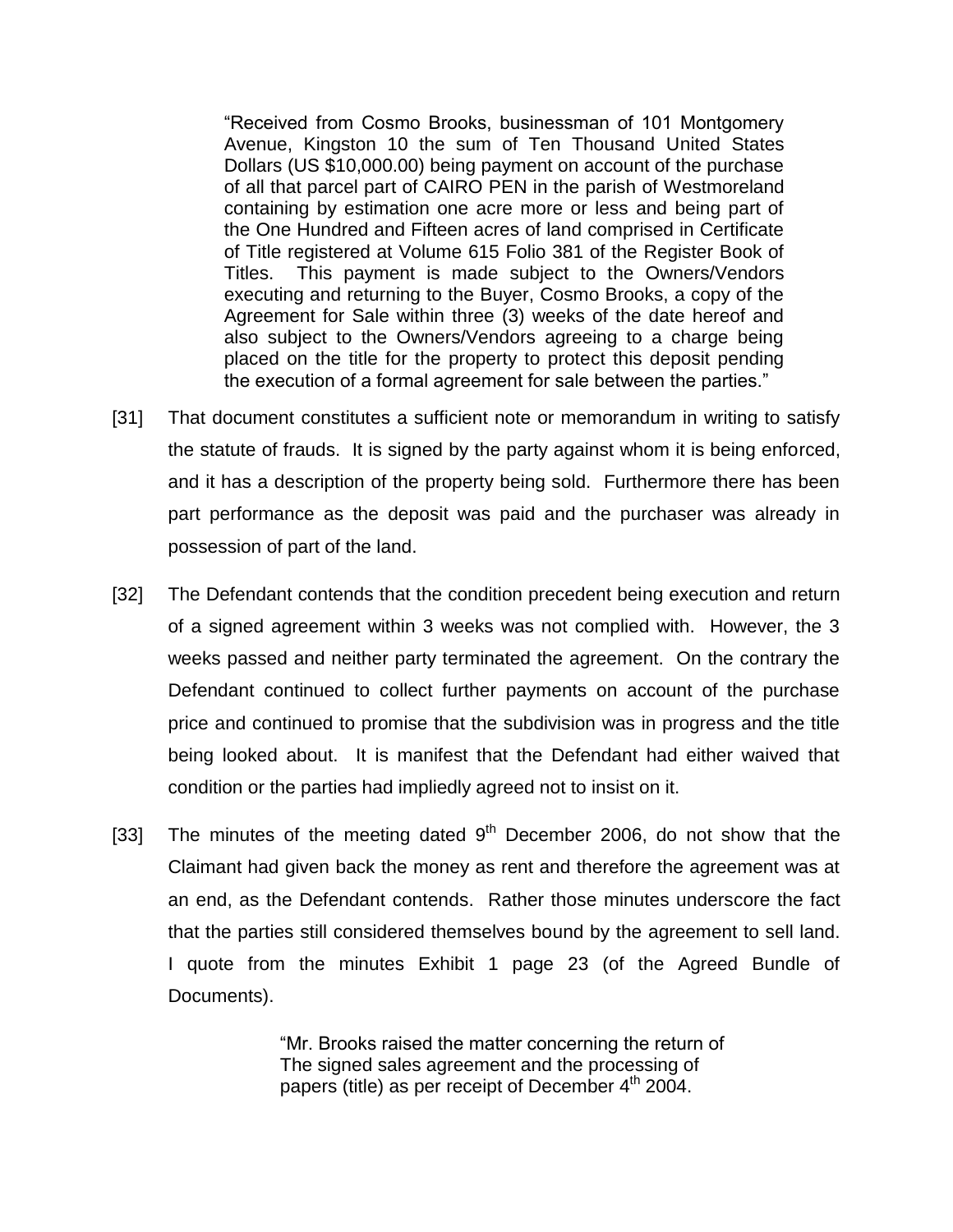Mr. Hendricks stated after a telephone conversation that the papers will be ready for March 2007.

All the requirements requested by the Commissioner of Lands have been provided and were waiting on Government approval for the preparation and printing of the title. Mr. Hendricks said that the information is not concrete but based on a conversation with someone that he knows.

Mr. Brooks asked Mr. Hendricks if it would be ok for him (Brooks) to liase with Mr. Wright, who is Mr. Hendricks lawyer and was given the ok to do so."

- [34] This Court therefore finds on a balance of probabilities that the parties at all material time entered into an agreement for the purchase and sale of the said one acre of land for a price of US\$60,000.00. The agreement is evidenced in writing by a receipt dated the  $4<sup>th</sup>$  December 2004. The agreement and parol and other documentary evidence together satisfy the statutes of fraud **Elias v George Sahoy & Co. [1982] 3 ALL ER 808.** The agreement has not been terminated.
- [35] When therefore the Claimant took possession of the land he was exercising self help and making a claim of right. He has said and continues to maintain that he is ready willing and able to pay the balance due to the Defendant as soon as title is ready. Indeed his lawyers served a Time of the Essence Warning or Notice to Complete upon the Defendant. In this regard see letter dated  $31<sup>st</sup>$  July 2009 (pages 26 – 29 Exhibit 1 agreed bundle of documents) and page 19 Exhibit 1 (Notice to Complete dated  $8<sup>th</sup>$  April 2011).
- [36] By reason of the foregoing I make the following order and grant the following declarations:
	- a) It is hereby declared that there is in existence a valid and binding agreement for sale (hereinafter referred to as the sais contract) of all that parcel of land part of Cairo Penn in the parish of Westmoreland containing by estimation one acre more or less and being a part of the One Hundred and Fifteen acres of land comprised and described in an Indenture of Conveyance dated the 14<sup>th</sup> day of May 1946 and recorded at Liber New series 615 Folio 381, (hereinafter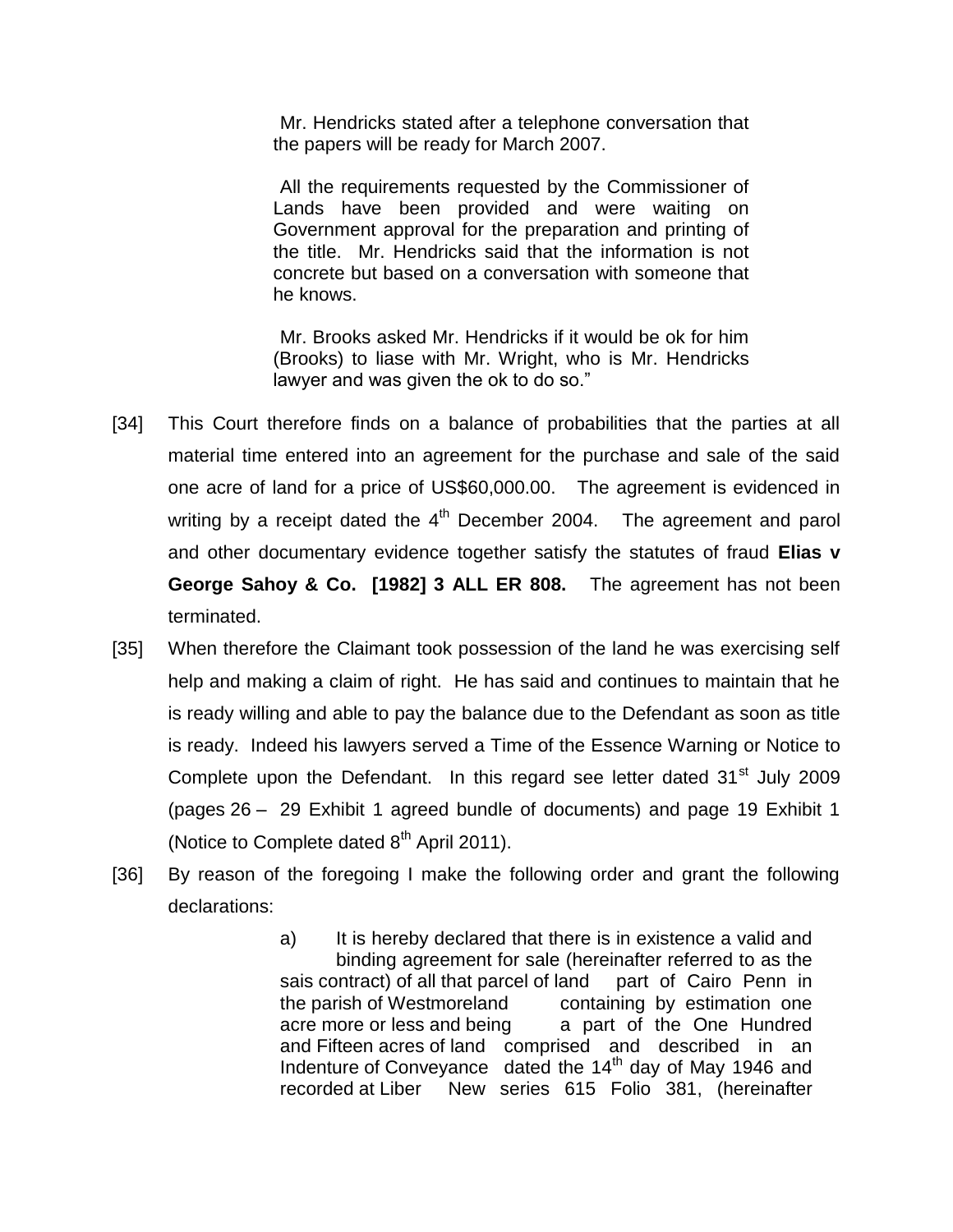referred to as the said land) for a consideration of US \$60,000.00.

- b) Specific Performance of the said contract is hereby ordered.
- c) The Registrar of the Supreme Court is hereby directed to take an account between the parties and to certify the balance due and owing from the Claimant to the Defendant in respect of the said contract when regard is had to interest, rent, taxes, stamp duties and all other relevant outgoings and costs related to the sale of the said land.
- d) Upon the balance due being certified as aforesaid the Claimant shall pay said amount to the attorneys at law representing the Defendant upon their undertaking to deliver to the Claimant or his attorney at law a registrable transfer or Title registered in the name of the Claimant or his nominee. In the event the Defendant's attorneys are unwilling or unable to give the undertaking the balance certified as due shall be paid into Court by the Claimant and a Notice of Payment into Court served on the Defendant or his attorneys at law.
- e) The Registrar of the Supreme Court is authorized to execute all relevant documents and in particular such applications, instruments of Transfer or other documentation necessary to perform the said contract should the Defendant refuse and/or fail to execute the said documentation.
- f) Costs of the sale agreement to be borne equally between the parties.

g) Upon the balance certified being paid in accordance with paragraph (d) and until and unless this Order for specific performance is complied with the Defendant is declared to hold by way of a constructive trust on behalf of the Claimant a legal interest in the said land to which the Claimant is beneficially entitled.

h) The Defendant is restrained by injunction from transferring, dealing and/or otherwise treating with the said 1 acre of land save only as may be necessary to